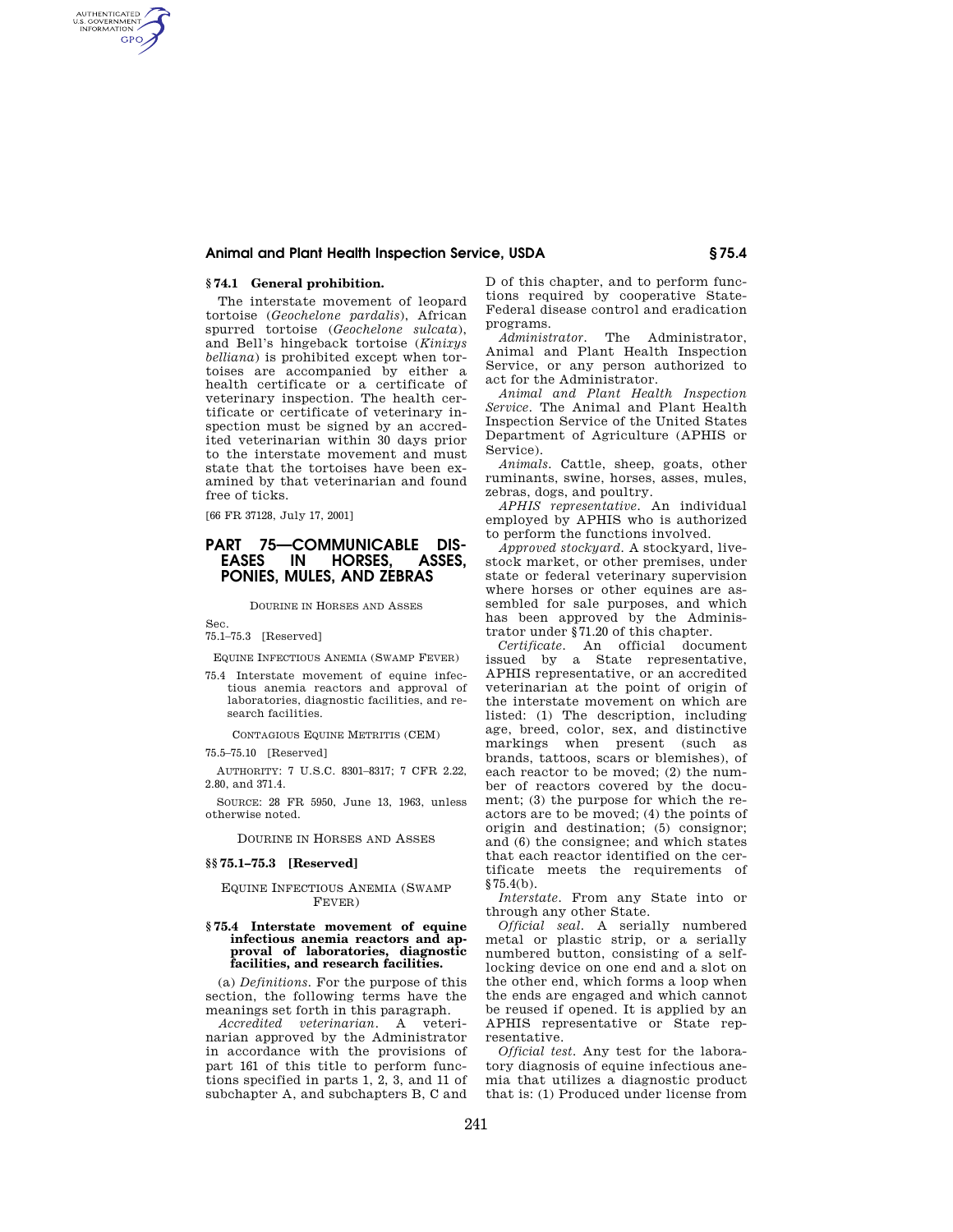the Secretary of Agriculture, and found to be efficacious for that diagnosis, under the Virus-Serum-Toxin Act of March 4, 1913, and subsequent amendments (21 U.S.C. 151 *et seq.*); and (2) conducted in a laboratory approved by the Administrator.

*Officially identified.* The permanent identification of a reactor using the National Uniform Tag code number assigned by the United States Department of Agriculture to the State in which the reactor was tested, followed by the letter  $(A^{\prime\prime}, A^{\prime\prime})$  which markings shall be permanently applied to the reactor by an APHIS representative, State representative or accredited veterinarian who shall use for the purpose a hot iron or chemical brand, freezemarking or a lip tattoo. If hot iron or chemical branding or freezemarking is used, the markings shall be not less than two inches high and shall be applied to the left shoulder or left side of the neck of the reactor. If a lip tattoo is used, each character of the tattoo shall be not less than one inch high and three-fourths of an inch wide and shall be applied to the inside surface of the upper lip of the reactor.

*Operator.* The individual responsible for the day-to-day operations of the specifically approved stockyard.

*Permit.* An official document (VS Form 1–27 or a State form which contains the same information, but not a ''permit for entry'') issued by an APHIS representative, State representative, or accredited veterinarian which lists the owner's name and address, points of origin and destination, number of animals covered, purpose of the movement, and one of the following: The individual animal registered breed association registration tattoo, individual animal registered breed association registration number, or similar individual identification, including name, age, sex, breed, color, and markings.

*Reactor.* Any horse, ass, mule, pony or zebra which is subjected to an official test and found positive.

# **§ 75.4 9 CFR Ch. I (1–1–10 Edition)**

*State.* Any State, the District of Columbia, Puerto Rico, the Virgin Islands of the United States, Guam, the Northern Mariana Islands, or any other territory or possession of the United States.

*State animal health official.* The individial employed by a State who is responsible for livestock and poultry disease control and eradication programs.

*State representative.* An individual employed in animal health activities of a State or a State's political subdivision, who is authorized by that State to perform the function involved under a cooperative agreement with the United States Department of Agriculture.

*Veterinarian in Charge.* The veterinary official of APHIS who is assigned by the Administrator to supervise and perform the animal health activities of APHIS in the State concerned.

(b) *Interstate movement.* No reactor may be moved interstate unless the reactor is officially identified, is accompanied by a certificate, and meets the conditions of either paragraph (b)(1),  $(b)(2)$ ,  $(b)(3)$ , or  $(b)(4)$  of this section: *Provided,* That official identification is not necessary if the reactor is moved directly to slaughter under a permit and in a conveyance sealed with an official seal:

(1) The reactor is moved interstate for immediate slaughter, either to a Federally inspected slaughtering establishment operating under the provisions of the Federal Meat Inspection Act (21 U.S.C. 601 *et seq.*) or to a Stateinspected slaughtering establishment that has inspection by a State representative at time of slaughter; or

(2) The reactor is moved interstate to a diagnostic or research facility after the individual issuing the certificate has consulted with the State animal health official in the State of destination and has determined that the reactor to be moved interstate will be maintained in isolation sufficient to prevent the transmission of equine infectious anemia to other horses, asses, ponies, mules, or zebras, and will remain quarantined under State authority at the diagnostic or research facility until natural death, slaughter, or until disposed of by euthanasia; or

(3) The reactor is moved interstate to its home farm after the individual

<sup>1</sup> Information as to the National Uniform Tag code number system can be obtained from the Animal and Plant Health Inspection Service, Veterinary Services, National Animal Health Programs, 4700 River Road Unit 43, Riverdale, Maryland 20737–1231.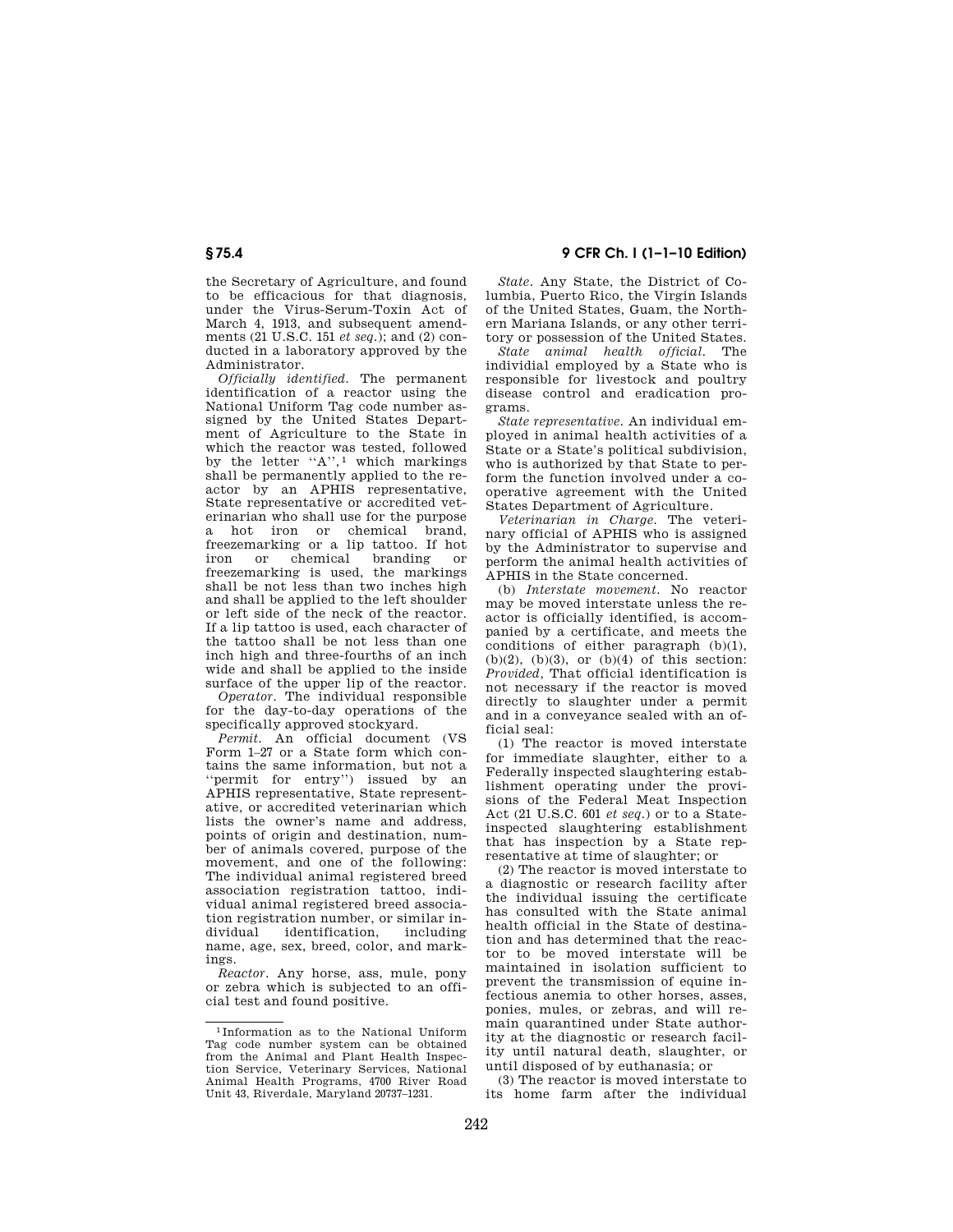## **Animal and Plant Health Inspection Service, USDA § 75.4**

issuing the certificate has consulted with the State animal health official in the State of destination and has determined that the reactor to be moved interstate will be maintained in isolation sufficient to prevent the transmission of equine infectious anemia to other horses, asses, ponies, mules, or zebras, and will remain quarantined under State authority on the reactor's home farm until natural death, slaughter, or until disposed of by euthanasia; and

(4) The reactor is moved interstate through no more than one approved stockyard for sale for immediate slaughter, and is moved within five days of its arrival at the approved stockyard directly to:

(i) Slaughter at a federally inspected slaughtering establishment operating under the provisions of the Federal Meat Inspection Act (21 U.S.C. 601 *et seq.*), or,

(ii) Slaughter at a state-inspected slaughtering establishment that has inspection by a state representative at the time of slaughter, or,

(iii) The home farm of the reactor in accordance with paragraph (b)(3) of this section.

(c) *Approval of Laboratories, and Diagnostic or Research Facilities.* (1) The Administrator will approve laboratories to conduct the official test only after consulting with the State animal health official in the State in which the laboratory is located and after determining that the laboratory:

(i) Has technical personnel assigned to conduct the official test who have received training prescribed by the National Veterinary Services Laboratories;

(ii) Uses United States Department of Agriculture licensed antigen;

(iii) Follows standard test protocol prescribed by the National Veterinary Services Laboratories;

(iv) Meets check test proficiency requirements prescribed by the National Veterinary Services Laboratories; and

(v) Reports all official test results to the State animal health official and the Veterinarian in Charge. 2

(2) The Administrator will approve diagnostic or research facilities to which reactors may be moved interstate under paragraph (b)(2) of this section, after a determination by the Administrator that the facility has facilities and employs procedures which are adequate to prevent the transmission of equine infectious anemia from reactors to other equine animals. 3

(d) *Denial and withdrawal of approval of laboratories and diagnostic or research facilities.* The Administrator may deny or withdraw approval of any laboratory to conduct the official test, or of any diagnostic or research facility to receive reactors moved interstate, upon a determination that the laboratory or diagnostic or research facility does not meet the criteria for approval under paragraph (c) of this section.

 $(1)$  In the case of a denial, the operator of the laboratory or facility will be informed of the reasons for denial and may appeal the decision in writing to the Administrator within 10 days after receiving notification of the denial. The appeal must include all of the facts and reasons upon which the person relies to show that the laboratory or facility was wrongfully denied approval to conduct the official test or receive reactors moved interstate. The Administrator will grant or deny the appeal in writing as promptly as circumstances permit, stating the reason for his or her decision. If there is a conflict as to any material fact, a hearing will be held to resolve the conflict. Rules of practice concerning the hearing will be adopted by the Administrator.

(2) In the case of withdrawal, before such action is taken, the operator of the laboratory or facility will be informed of the reasons for the proposed

Road Unit 43, Riverdale, Maryland 20737–1231. 3Facilities and procedures which are adequate to prevent the transmission of equine infectious anemia, and the names and addresses of approved diagnostic or research facilities, can be obtained from the Animal and Plant Health Inspection Service, Veterinary Services, National Animal Health Programs, 4700 River Road Unit 43, Riverdale, Maryland 20737–1231.

<sup>2</sup>Training requirements, standard test protocols, and check test proficiency requirements prescribed by the National Veterinary Services Laboratories, and the names and

addresses of approved laboratories can be obtained from the Animal and Plant Health Inspection Service, Veterinary Services, National Animal Health Programs, 4700 River